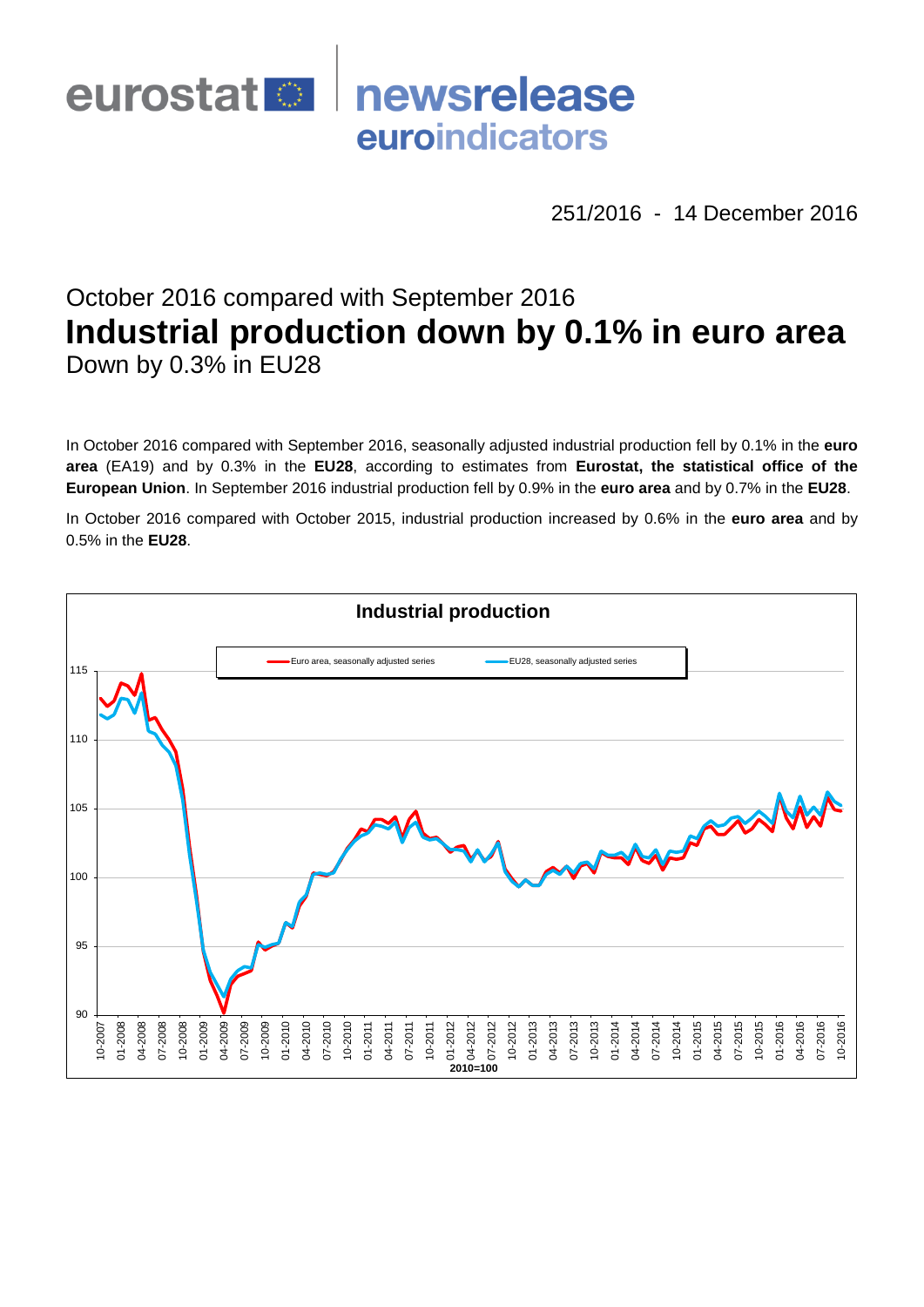## **Monthly comparison by main industrial grouping and by Member State**

The decrease of 0.1% in industrial production in the **euro area** in October 2016, compared with September 2016, is due to production of non-durable consumer goods falling by 1.5% and intermediate goods by 0.5%, while production of energy rose by 0.8%, capital goods by 1.0% and durable consumer goods by 1.5%.

In the **EU28**, the decrease of 0.3% is due to production of non-durable consumer goods falling by 0.7% and intermediate goods by 0.5%, while production of energy rose by 0.1%, capital goods by 0.3% and durable consumer goods by 1.1%.

Among Member States for which data are available, the largest decreases in industrial production were registered in **Ireland** (-3.6%), **Sweden** (-2.9%) and **Luxembourg** (-2.2%), and the highest increases in **Denmark** (+4.7%), **Greece** (+4.5%), **Lithuania** (+2.7%) and **Latvia** (+2.5%).

### **Annual comparison by main industrial grouping and by Member State**

The increase of 0.6% in industrial production in the **euro area** in October 2016, compared with October 2015, is due to production of energy rising by 2.2%, capital goods by 0.9% and intermediate goods by 0.6%, while production of non-durable consumer goods fell by 0.9% and durable consumer goods by 1.4%.

In the **EU28**, the increase of 0.5% is due to production of capital goods rising by 0.9%, intermediate goods by 0.6% and durable consumer goods by 0.4%, while production of energy fell by 0.1% and non-durable consumer goods by 0.7%.

Among Member States for which data are available, the highest increases in industrial production were registered in **Greece** (+7.0%), **Latvia** (+6.7%) and **Slovenia** (+6.6%), and the largest decreases in **Ireland** (-6.5%), **Malta** (-5.7%) and **Luxembourg** (-2.2%).

#### Geographical information

The **euro area** (EA19) includes Belgium, Germany, Estonia, Ireland, Greece, Spain, France, Italy, Cyprus, Latvia, Lithuania, Luxembourg, Malta, the Netherlands, Austria, Portugal, Slovenia, Slovakia and Finland.

The **European Union** (EU28) includes Belgium, Bulgaria, the Czech Republic, Denmark, Germany, Estonia, Ireland, Greece, Spain, France, Croatia, Italy, Cyprus, Latvia, Lithuania, Luxembourg, Hungary, Malta, the Netherlands, Austria, Poland, Portugal, Romania, Slovenia, Slovakia, Finland, Sweden and the United Kingdom.

#### Methods and definitions

The **index of industrial production** measures the evolution of the volume of production for industry excluding construction, based on data adjusted for calendar and seasonal effects.

**Seasonally adjusted** euro area and EU series are calculated by aggregating the seasonally adjusted national data. Eurostat carries out the seasonal adjustment of the data for those countries that do not adjust their data for seasonal effects.

Total industry covers [NACE rev.2](http://ec.europa.eu/eurostat/ramon/nomenclatures/index.cfm?TargetUrl=LST_NOM_DTL&StrNom=NACE_REV2&StrLanguageCode=EN&IntPcKey=&StrLayoutCode=HIERARCHIC) sections B to D. Missing observations from Member States for recent months are estimated for the calculation of the euro area and the EU aggregates.

#### Revisions and timetable

Compared with data issued in the News Release [221/2016](http://ec.europa.eu/eurostat/documents/2995521/7730737/4-14112016-AP-EN.pdf/a32d3d3c-bcc4-4865-ad0b-0453a6186945) of 14 November 2016, the monthly percentage change for September 2016 has been revised from -0.8% to -0.9% in the euro area and remains unchanged at -0.7% in the EU28. The annual percentage changes have been revised from +1.2% to +1.3% in both zones.

#### For more information

Eurosta[t database section](http://ec.europa.eu/eurostat/web/short-term-business-statistics/data/database) on short-term business statistics Eurosta[t Statistics Explained article](http://ec.europa.eu/eurostat/statistics-explained/index.php/Industrial_production_(volume)_index_overview) on the industrial production index Th[e weights of the Member States](https://circabc.europa.eu/w/browse/5e6d1e48-056c-4c6a-8278-3ab138bcf575) in the EU and euro area aggregates (See file EU-28\_EA-19\_NEWS\_RELEASE\_WEIGHTINGS\_2010) Eurostat €-indicator[s release calendar](http://ec.europa.eu/eurostat/news/release-calendar)

Issued by: **Eurostat Press Office**

**Tim ALLEN Tel: +352-4301-33 444 [eurostat-pressoffice@ec.europa.eu](mailto:eurostat-pressoffice@ec.europa.eu)** For further information on data:

**Marko CIP Tel: +352-4301-34 858 [marko.cip@ec.europa.eu](mailto:marko.cip@ec.europa.eu)**

**Media requests**: Eurostat media support / Tel: +352-4301-33 408 / [eurostat-mediasupport@ec.europa.eu](mailto:eurostat-mediasupport@ec.europa.eu) **EXAMPLE EXAMPLE 2018 CONTROLLER AND REVIEW CONTROLLER CONTROLLER AND REVIEW OF CONTROLLER AND REVIEW OF CONTROLLER AND REVIEW OF CONTROLLER AND REVIEW OF CONTROLLER AND REVIEW OF CONTROLLER AND REVIEW OF CONTROLLER AND RE** 

ec.europa.eu/eurostat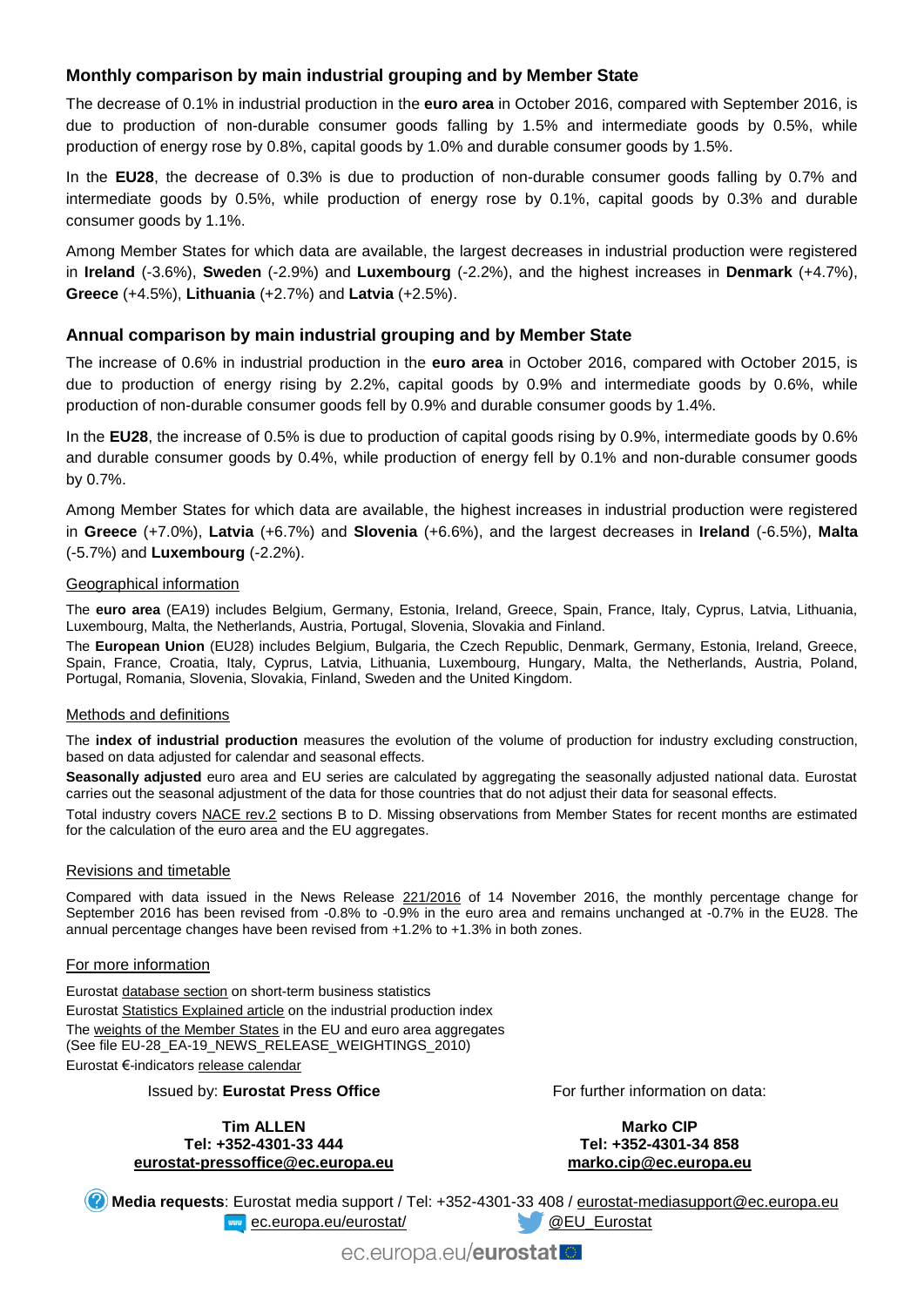## **Industrial production**

% change compared with previous month\*

|                            | $May-16$ | <b>Jun-16</b> | <b>Jul-16</b> | Aug-16 | Sep-16 | Oct-16 |  |
|----------------------------|----------|---------------|---------------|--------|--------|--------|--|
| <b>EA19</b>                |          |               |               |        |        |        |  |
| <b>Total industry</b>      | $-1.4$   | 0.8           | $-0.7$        | 2.0    | $-0.9$ | $-0.1$ |  |
| Intermediate goods         | $-0.3$   | $-0.4$        | $-0.3$        | 1.8    | $-0.7$ | $-0.5$ |  |
| Energy                     | $-2.7$   | $-0.5$        | 0.7           | 3.4    | 0.0    | 0.8    |  |
| Capital goods              | $-2.3$   | 1.6           | $-1.9$        | 4.2    | $-2.1$ | 1.0    |  |
| Durable consumer goods     | $-1.8$   | 0.9           | $-1.1$        | 4.5    | $-5.5$ | 1.5    |  |
| Non-durable consumer goods | $-0.2$   | 0.9           | 0.5           | $-0.7$ | 0.1    | $-1.5$ |  |
| <b>EU28</b>                |          |               |               |        |        |        |  |
| Total industry             | $-1.3$   | 0.6           | $-0.6$        | 1.6    | $-0.7$ | $-0.3$ |  |
| Intermediate goods         | $-0.4$   | $-0.2$        | $-0.3$        | 1.2    | $-0.1$ | $-0.5$ |  |
| Energy                     | $-2.2$   | $-0.5$        | 1.3           | 1.9    | $-0.7$ | 0.1    |  |
| Capital goods              | $-2.1$   | 1.5           | $-2.3$        | 4.2    | $-1.6$ | 0.3    |  |
| Durable consumer goods     | $-1.1$   | 0.8           | $-0.9$        | 2.9    | $-3.8$ | 1.1    |  |
| Non-durable consumer goods | $-0.8$   | 0.2           | 0.7           | $-0.5$ | $-0.6$ | $-0.7$ |  |

The source dataset is availabl[e here.](http://appsso.eurostat.ec.europa.eu/nui/show.do?query=BOOKMARK_DS-069583_QID_-53045BCF_UID_-3F171EB0&layout=TIME,C,X,0;GEO,L,Y,0;NACE_R2,L,Y,1;INDIC_BT,L,Z,0;S_ADJ,L,Z,1;UNIT,L,Z,2;INDICATORS,C,Z,3;&zSelection=DS-069583UNIT,PCH_PRE;DS-069583S_ADJ,SCA;DS-069583INDIC_BT,PROD;DS-069583INDICATORS,OBS_FLAG;&rankName1=UNIT_1_2_-1_2&rankName2=INDIC-BT_1_2_-1_2&rankName3=INDICATORS_1_2_-1_2&rankName4=S-ADJ_1_2_-1_2&rankName5=TIME_1_0_0_0&rankName6=GEO_1_0_0_1&rankName7=NACE-R2_1_2_1_1&sortR=ASC_-1_FIRST&sortC=ASC_-1_FIRST&rStp=&cStp=&rDCh=&cDCh=&rDM=true&cDM=true&footnes=false&empty=false&wai=false&time_mode=ROLLING&time_most_recent=true&lang=EN&cfo=%23%23%23%2C%23%23%23.%23%23%23)

| Total industry        | May-16 | <b>Jun-16</b> | <b>Jul-16</b> | Aug-16  | Sep-16 | <b>Oct-16</b>    |
|-----------------------|--------|---------------|---------------|---------|--------|------------------|
| <b>EA19</b>           | $-1.4$ | 0.8           | $-0.7$        | 2.0     | $-0.9$ | $-0.1$           |
| <b>EU28</b>           | $-1.3$ | 0.6           | $-0.6$        | 1.6     | $-0.7$ | $-0.3$           |
| <b>Belgium</b>        | $-1.6$ | 1.6           | 2.7           | $-0.6$  | $-1.1$ |                  |
| <b>Bulgaria</b>       | $-1.7$ | 3.9           | $-1.6$        | 0.6     | $-0.3$ | 0.4              |
| <b>Czech Republic</b> | $-0.1$ | 2.2           | $-9.6$        | 11.6    | $-1.7$ | $-0.3$           |
| <b>Denmark</b>        | 0.2    | $-0.3$        | 2.1           | $-0.9$  | $-7.5$ | 4.7              |
| Germany               | $-1.2$ | 1.2           | $-1.8$        | 3.4     | $-1.8$ | 0.1              |
| Estonia               | $-3.1$ | $-2.0$        | 4.6           | $-0.5$  | 4.8    | $-0.9$           |
| Ireland               | $-8.2$ | 7.5           | 8.1           | $-13.2$ | 6.8    | $-3.6$           |
| <b>Greece</b>         | $-4.2$ | 4.0           | $-0.4$        | 0.6     | $-1.9$ | 4.5              |
| Spain                 | $-0.6$ | $-0.1$        | $-0.2$        | 2.0     | $-1.3$ | 0.3              |
| <b>France</b>         | $-0.5$ | $-0.9$        | $-0.4$        | 2.3     | $-1.5$ | $-0.2$           |
| Croatia               | $-0.9$ | 0.3           | $-0.5$        | $-1.1$  | 3.6    | 1.6              |
| <b>Italy</b>          | $-0.6$ | $-0.3$        | 0.7           | 1.8     | $-0.8$ | $0.0\,$          |
| <b>Cyprus</b>         | $-2.7$ | 2.7           | $-0.1$        | $-0.6$  | $-2.8$ |                  |
| Latvia                | 2.1    | 0.6           | $-2.1$        | $-1.8$  | 1.6    | 2.5              |
| Lithuania             | 4.0    | $-0.5$        | $-0.3$        | $-0.4$  | 3.7    | $\overline{2.7}$ |
| Luxembourg            | 0.0    | 3.0           | $-1.3$        | $-1.7$  | 3.2    | $-2.2**$         |
| <b>Hungary</b>        | $-0.7$ | $-2.4$        | $-0.1$        | 1.2     | $-3.0$ | 1.9              |
| <b>Malta</b>          | 0.1    | $-0.8$        | $-0.3$        | 1.5     | 0.9    | $-1.8$           |
| <b>Netherlands</b>    | $-5.3$ | 1.7           | $-2.1$        | 3.2     | 2.0    | $-1.4$           |
| <b>Austria</b>        | $-0.6$ | $-0.2$        | $-0.7$        | 1.8     | $-0.2$ |                  |
| Poland                | $-1.1$ | 0.4           | $-1.5$        | 2.1     | $-0.4$ | $-0.9$           |
| Portugal              | $-3.8$ | 1.9           | $-0.6$        | 1.0     | $-2.1$ | 2.2              |
| Romania               | $-4.2$ | 2.2           | 0.8           | 0.9     | 0.8    | $-0.7$           |
| Slovenia              | 0.7    | 0.5           | 1.1           | $-0.4$  | 1.3    | $-0.5$           |
| Slovakia              | $-0.3$ | $-1.0$        | $-16.0$       | 26.1    | $-3.9$ | $-0.5$           |
| Finland               | 0.1    | 1.1           | 0.7           | $-2.8$  | 2.8    | $-0.2$           |
| <b>Sweden</b>         | $-2.6$ | $-1.0$        | 1.3           | $-3.9$  | 7.6    | $-2.9$           |
| <b>United Kingdom</b> | $-0.7$ | 0.0           | 0.1           | $-0.3$  | $-0.4$ | $-1.3$           |
| Norway                | $-0.3$ | $-4.0$        | 4.2           | $-4.7$  | $-5.3$ | 10.7             |

\* Calendar and seasonally adjusted

\*\* Estimated by Member State

: Data not available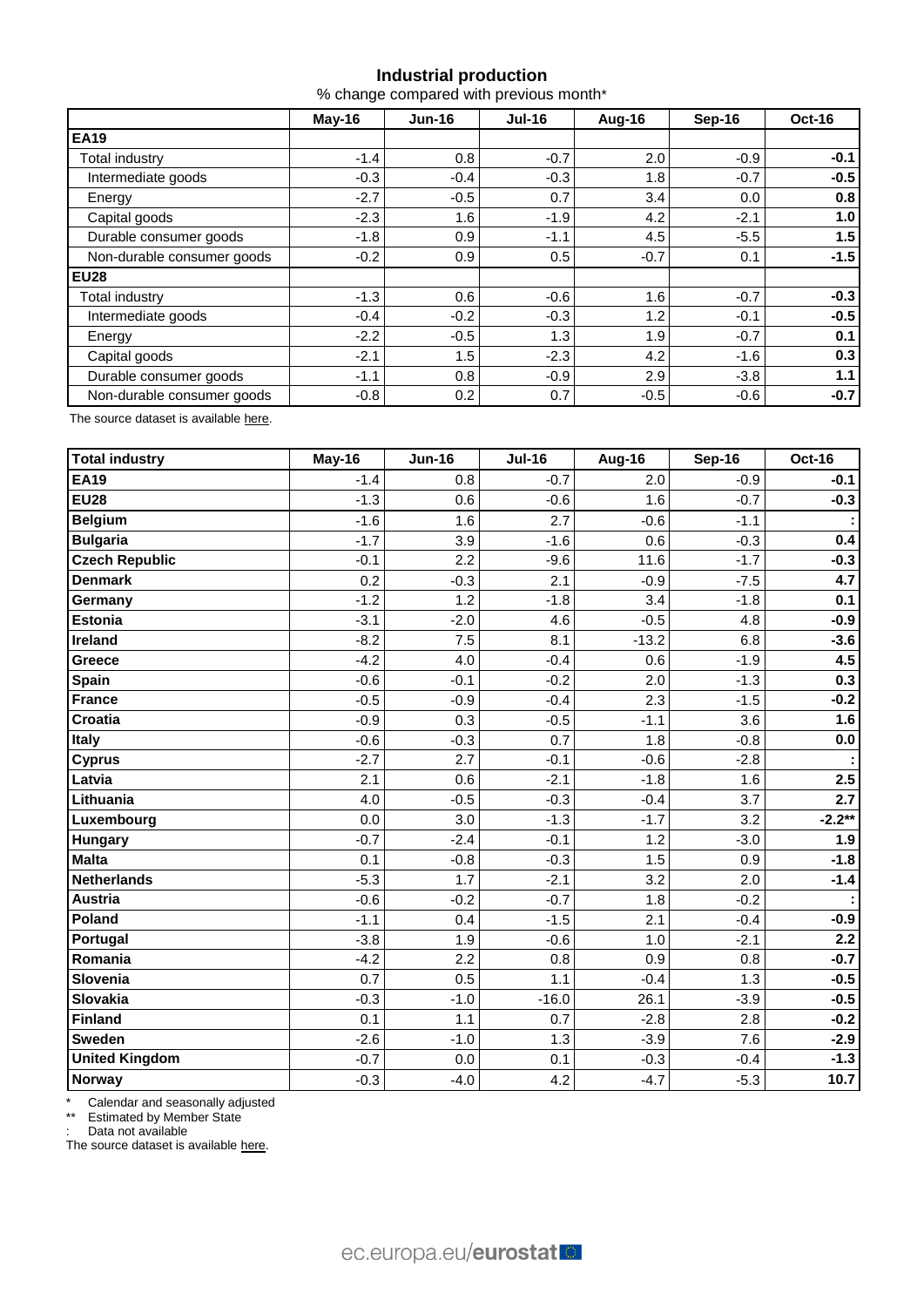## **Industrial production**

% change compared with same month of the previous year\*

|                            | $May-16$ | <b>Jun-16</b> | <b>Jul-16</b> | Aug-16 | Sep-16 | Oct-16 |  |
|----------------------------|----------|---------------|---------------|--------|--------|--------|--|
| <b>EA19</b>                |          |               |               |        |        |        |  |
| <b>Total industry</b>      | 0.4      | 0.8           | $-0.4$        | 2.4    | 1.3    | 0.6    |  |
| Intermediate goods         | 1.2      | 0.7           | 0.6           | 2.6    | 1.4    | 0.6    |  |
| Energy                     | $-1.2$   | $-3.6$        | $-4.7$        | 2.0    | 1.7    | 2.2    |  |
| Capital goods              | $-0.4$   | 1.6           | $-1.2$        | 3.5    | 1.2    | 0.9    |  |
| Durable consumer goods     | $-1.0$   | 0.5           | 1.3           | 4.3    | $-0.4$ | $-1.4$ |  |
| Non-durable consumer goods | 0.8      | 1.6           | 1.8           | 0.2    | 1.6    | $-0.9$ |  |
| <b>EU28</b>                |          |               |               |        |        |        |  |
| Total industry             | 0.9      | 0.7           | 0.1           | 2.3    | 1.3    | 0.5    |  |
| Intermediate goods         | 1.1      | 0.6           | 0.7           | 2.6    | 1.7    | 0.6    |  |
| Energy                     | $-1.7$   | $-3.2$        | $-3.0$        | 0.6    | 0.2    | $-0.1$ |  |
| Capital goods              | 0.4      | 1.8           | $-0.8$        | 4.2    | 1.5    | 0.9    |  |
| Durable consumer goods     | 0.7      | 0.9           | 1.8           | 4.5    | 0.7    | 0.4    |  |
| Non-durable consumer goods | 0.9      | 1.0           | 1.6           | 0.3    | 0.6    | $-0.7$ |  |

The source dataset is availabl[e here.](http://appsso.eurostat.ec.europa.eu/nui/show.do?query=BOOKMARK_DS-069583_QID_-628F3FF0_UID_-3F171EB0&layout=TIME,C,X,0;GEO,L,Y,0;NACE_R2,L,Y,1;INDIC_BT,L,Z,0;S_ADJ,L,Z,1;UNIT,L,Z,2;INDICATORS,C,Z,3;&zSelection=DS-069583UNIT,PCH_PRE;DS-069583S_ADJ,SCA;DS-069583INDIC_BT,PROD;DS-069583INDICATORS,OBS_FLAG;&rankName1=UNIT_1_2_-1_2&rankName2=INDIC-BT_1_2_-1_2&rankName3=INDICATORS_1_2_-1_2&rankName4=S-ADJ_1_2_-1_2&rankName5=TIME_1_0_0_0&rankName6=GEO_1_0_0_1&rankName7=NACE-R2_1_2_1_1&sortR=ASC_-1_FIRST&sortC=ASC_-1_FIRST&rStp=&cStp=&rDCh=&cDCh=&rDM=true&cDM=true&footnes=false&empty=false&wai=false&time_mode=ROLLING&time_most_recent=true&lang=EN&cfo=%23%23%23%2C%23%23%23.%23%23%23)

| <b>Total industry</b> | May-16 | <b>Jun-16</b> | <b>Jul-16</b> | Aug-16 | <b>Sep-16</b> | <b>Oct-16</b> |
|-----------------------|--------|---------------|---------------|--------|---------------|---------------|
| <b>EA19</b>           | 0.4    | 0.8           | $-0.4$        | 2.4    | 1.3           | 0.6           |
| <b>EU28</b>           | 0.9    | 0.7           | 0.1           | 2.3    | 1.3           | 0.5           |
| <b>Belgium</b>        | 1.5    | 5.5           | 7.0           | 6.1    | 4.5           |               |
| <b>Bulgaria</b>       | $-3.4$ | 3.9           | 2.3           | 2.5    | 3.5           | 2.9           |
| <b>Czech Republic</b> | 1.4    | 4.0           | $-7.3$        | 7.9    | 2.8           | 0.8           |
| <b>Denmark</b>        | 4.0    | $-1.5$        | 7.0           | 0.5    | $-3.0$        | 2.9           |
| Germany               | $-0.2$ | 1.1           | $-1.7$        | 2.5    | 1.2           | $1.1$         |
| <b>Estonia</b>        | $-2.1$ | $-3.6$        | 2.2           | 0.9    | 6.0           | 4.6           |
| <b>Ireland</b>        | $-0.7$ | 1.7           | 5.1           | $-7.5$ | $-0.4$        | $-6.5$        |
| Greece                | 3.4    | 8.0           | 4.7           | 0.1    | 0.1           | 7.0           |
| <b>Spain</b>          | 1.1    | 0.3           | $-0.9$        | 4.4    | 0.1           | 0.3           |
| <b>France</b>         | 0.9    | $-1.1$        | $-0.2$        | 0.5    | $-1.0$        | $-1.8$        |
| <b>Croatia</b>        | 1.7    | 4.1           | 1.2           | 2.5    | 1.9           | 1.7           |
| Italy                 | $-0.6$ | $-0.9$        | $-0.3$        | 4.4    | 1.9           | 1.3           |
| <b>Cyprus</b>         | 4.5    | 10.8          | 8.4           | 5.4    | 0.9           |               |
| Latvia                | 5.5    | 7.9           | 2.5           | $-0.5$ | 2.4           | 6.7           |
| Lithuania             | 0.2    | $-1.4$        | $-0.6$        | 0.3    | 8.2           | 0.1           |
| Luxembourg            | $-2.8$ | 2.2           | 0.6           | $-5.0$ | 2.7           | $-2.2**$      |
| Hungary               | 4.2    | $-0.5$        | 0.2           | 3.3    | $-3.7$        | $-2.0$        |
| <b>Malta</b>          | $-4.0$ | $-6.9$        | $-5.6$        | $-2.5$ | $-1.3$        | $-5.7$        |
| <b>Netherlands</b>    | 1.5    | 1.4           | $-0.5$        | 4.1    | 5.4           | 1.6           |
| <b>Austria</b>        | 2.4    | 1.4           | $-1.0$        | 2.6    | 3.1           |               |
| Poland                | 3.2    | 3.8           | 0.9           | 5.2    | 3.2           | 0.8           |
| Portugal              | $-2.0$ | 1.3           | $-1.2$        | 2.5    | 0.8           | $-1.0$        |
| Romania               | $-1.3$ | $-1.3$        | 1.1           | 2.9    | 3.5           | 2.1           |
| Slovenia              | 5.2    | 6.2           | 6.9           | 6.3    | 7.5           | 6.6           |
| <b>Slovakia</b>       | 9.0    | 2.4           | $-13.8$       | 17.2   | 4.1           | 3.4           |
| <b>Finland</b>        | 2.1    | 3.2           | 4.9           | $-1.8$ | 3.6           | 3.5           |
| <b>Sweden</b>         | $-1.8$ | $-2.8$        | 2.4           | $-6.2$ | 1.5           | $-2.1$        |
| <b>United Kingdom</b> | 3.6    | 1.1           | 2.4           | 2.2    | 0.5           | $-1.3$        |
| Norway                | 1.5    | $-5.8$        | 0.5           | $-6.5$ | $-12.5$       | 0.7           |

\* Calendar adjusted

\*\* Estimated by Member State

: Data not available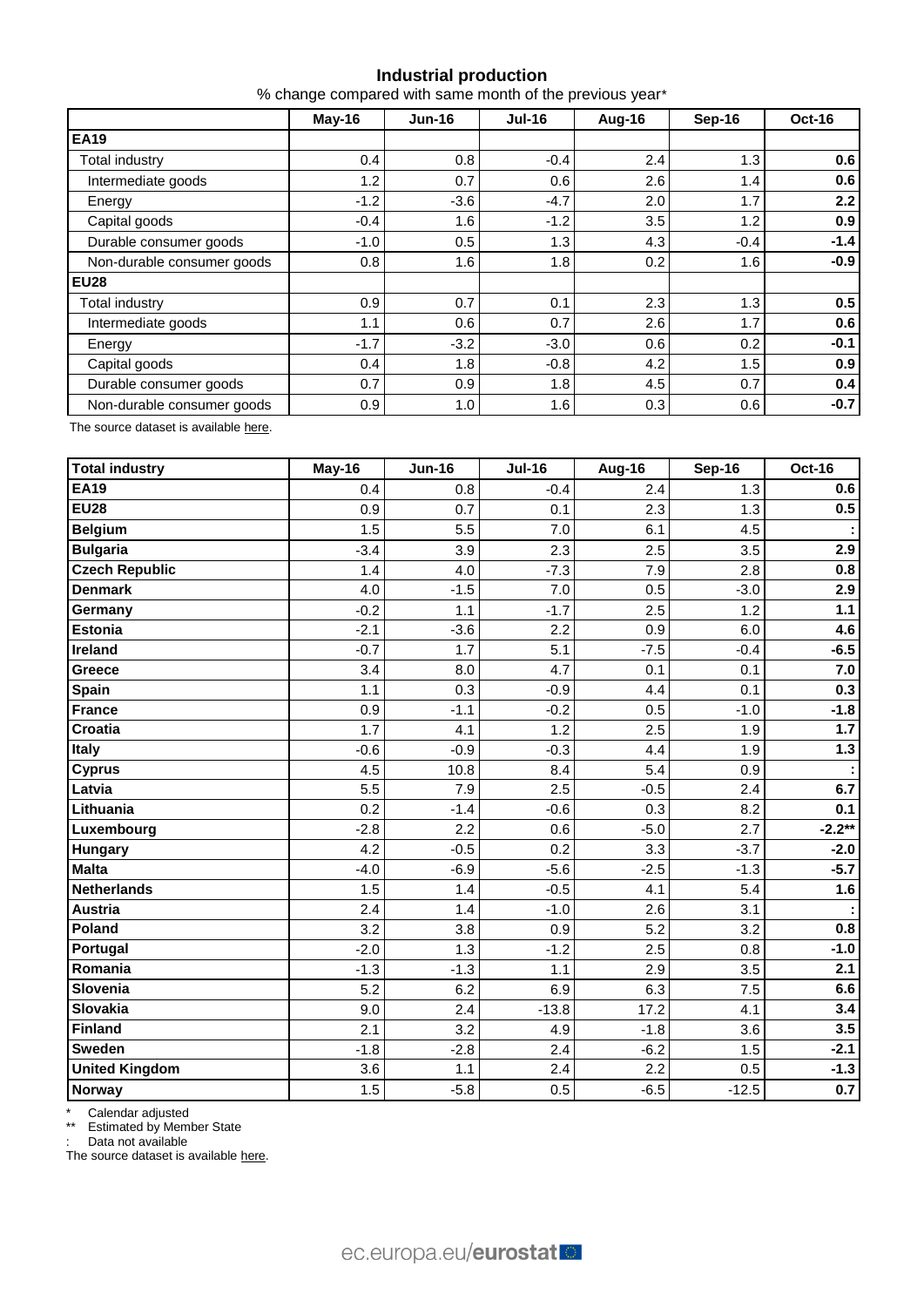## **Production indices for total industry, calendar and seasonally adjusted**

(base year 2010)

|                       | 10/15 | 11/15 | 12/15 | 01/16 | 02/16 | 03/16 | 04/16 | 05/16 | 06/16 | 07/16 | 08/16 | 09/16 | 10/16 |
|-----------------------|-------|-------|-------|-------|-------|-------|-------|-------|-------|-------|-------|-------|-------|
| <b>EA19</b>           | 104.2 | 103.8 | 103.3 | 106.0 | 104.3 | 103.5 | 105.1 | 103.6 | 104.4 | 103.7 | 105.8 | 104.9 | 104.8 |
| <b>EU28</b>           | 104.8 | 104.4 | 103.9 | 106.1 | 104.8 | 104.3 | 105.9 | 104.5 | 105.1 | 104.5 | 106.2 | 105.5 | 105.2 |
| <b>Belgium</b>        | 104.5 | 107.0 | 102.8 | 108.9 | 107.4 | 106.9 | 107.2 | 105.5 | 107.2 | 110.1 | 109.4 | 108.2 |       |
| <b>Bulgaria</b>       | 110.4 | 110.9 | 112.5 | 113.0 | 113.2 | 112.4 | 111.9 | 110.0 | 114.3 | 112.5 | 113.2 | 112.9 | 113.3 |
| <b>Czech Republic</b> | 117.8 | 116.2 | 114.3 | 118.4 | 117.4 | 119.2 | 117.6 | 117.5 | 120.1 | 108.6 | 121.2 | 119.2 | 118.8 |
| <b>Denmark</b>        | 101.4 | 100.3 | 104.0 | 107.2 | 106.2 | 106.0 | 107.3 | 107.5 | 107.2 | 109.4 | 108.4 | 100.3 | 105.0 |
| Germany               | 108.7 | 108.3 | 108.3 | 111.3 | 110.1 | 109.2 | 110.1 | 108.8 | 110.1 | 108.1 | 111.8 | 109.8 | 109.9 |
| <b>Estonia</b>        | 128.7 | 125.3 | 123.4 | 129.1 | 128.7 | 124.7 | 131.2 | 127.1 | 124.6 | 130.3 | 129.6 | 135.8 | 134.6 |
| Ireland               | 163.7 | 159.2 | 160.1 | 189.4 | 157.7 | 131.8 | 160.6 | 147.4 | 158.5 | 171.4 | 148.8 | 158.9 | 153.2 |
| Greece                | 86.9  | 90.7  | 92.9  | 91.5  | 87.6  | 87.3  | 90.8  | 87.0  | 90.5  | 90.1  | 90.6  | 88.9  | 92.9  |
| Spain                 | 95.5  | 95.4  | 95.4  | 95.2  | 94.8  | 96.1  | 95.9  | 95.3  | 95.2  | 95.0  | 96.9  | 95.6  | 95.9  |
| <b>France</b>         | 102.2 | 101.5 | 100.8 | 102.2 | 100.8 | 100.6 | 101.6 | 101.1 | 100.2 | 99.8  | 102.1 | 100.6 | 100.4 |
| Croatia               | 99.6  | 98.0  | 95.9  | 98.2  | 97.8  | 101.7 | 98.5  | 97.6  | 97.9  | 97.4  | 96.3  | 99.8  | 101.4 |
| <b>Italy</b>          | 92.8  | 92.3  | 91.7  | 93.3  | 92.7  | 92.7  | 93.2  | 92.6  | 92.3  | 92.9  | 94.6  | 93.8  | 93.8  |
| <b>Cyprus</b>         | 75.0  | 76.7  | 76.9  | 78.1  | 78.7  | 79.0  | 80.1  | 77.9  | 80.0  | 79.9  | 79.4  | 77.2  |       |
| Latvia                | 117.6 | 119.0 | 118.2 | 118.6 | 118.6 | 123.8 | 121.8 | 124.4 | 125.2 | 122.6 | 120.4 | 122.3 | 125.3 |
| Lithuania             | 128.3 | 125.7 | 121.6 | 122.7 | 124.2 | 119.7 | 116.1 | 120.8 | 120.2 | 119.8 | 119.3 | 123.7 | 127.1 |
| Luxembourg            | 99.9  | 101.4 | 99.0  | 99.4  | 100.3 | 100.2 | 96.8  | 96.8  | 99.7  | 98.4  | 96.7  | 99.8  | 97.6* |
| <b>Hungary</b>        | 123.9 | 122.2 | 121.5 | 121.4 | 120.3 | 118.1 | 125.1 | 124.2 | 121.2 | 121.1 | 122.6 | 118.9 | 121.2 |
| <b>Malta</b>          | 101.6 | 98.6  | 97.6  | 93.3  | 96.0  | 95.2  | 96.3  | 96.4  | 95.6  | 95.3  | 96.7  | 97.6  | 95.8  |
| <b>Netherlands</b>    | 93.7  | 93.5  | 92.3  | 94.0  | 93.2  | 95.0  | 96.6  | 91.5  | 93.1  | 91.1  | 94.0  | 95.9  | 94.6  |
| <b>Austria</b>        | 112.2 | 111.3 | 109.8 | 112.5 | 110.4 | 113.1 | 113.3 | 112.6 | 112.4 | 111.6 | 113.6 | 113.4 |       |
| Poland                | 120.8 | 121.6 | 122.5 | 122.2 | 122.2 | 121.4 | 124.2 | 122.8 | 123.3 | 121.4 | 123.9 | 123.4 | 122.3 |
| Portugal              | 99.9  | 96.2  | 94.7  | 95.5  | 96.3  | 95.1  | 100.7 | 96.9  | 98.7  | 98.1  | 99.1  | 97.0  | 99.1  |
| Romania               | 132.7 | 132.6 | 132.2 | 129.5 | 130.5 | 131.5 | 134.3 | 128.6 | 131.4 | 132.5 | 133.7 | 134.8 | 133.8 |
| Slovenia              | 107.4 | 107.8 | 106.8 | 111.1 | 111.4 | 111.0 | 111.5 | 112.3 | 112.9 | 114.1 | 113.7 | 115.2 | 114.6 |
| Slovakia              | 137.9 | 141.2 | 141.1 | 138.9 | 143.1 | 138.9 | 144.1 | 143.7 | 142.2 | 119.4 | 150.6 | 144.7 | 144.0 |
| <b>Finland</b>        | 93.2  | 93.7  | 94.7  | 92.9  | 94.9  | 92.8  | 94.8  | 94.9  | 95.9  | 96.6  | 93.9  | 96.5  | 96.3  |
| <b>Sweden</b>         | 100.0 | 100.3 | 97.5  | 99.6  | 99.7  | 100.2 | 99.9  | 97.3  | 96.3  | 97.6  | 93.8  | 100.9 | 98.0  |
| <b>United Kingdom</b> | 99.4  | 98.6  | 97.6  | 98.3  | 98.2  | 98.6  | 100.9 | 100.2 | 100.2 | 100.3 | 100.0 | 99.6  | 98.3  |
| <b>Norway</b>         | 96.9  | 96.7  | 95.9  | 97.1  | 97.3  | 97.1  | 97.9  | 97.6  | 93.7  | 97.6  | 93.0  | 88.1  | 97.5  |

\* Estimated by Member State

: Data not available